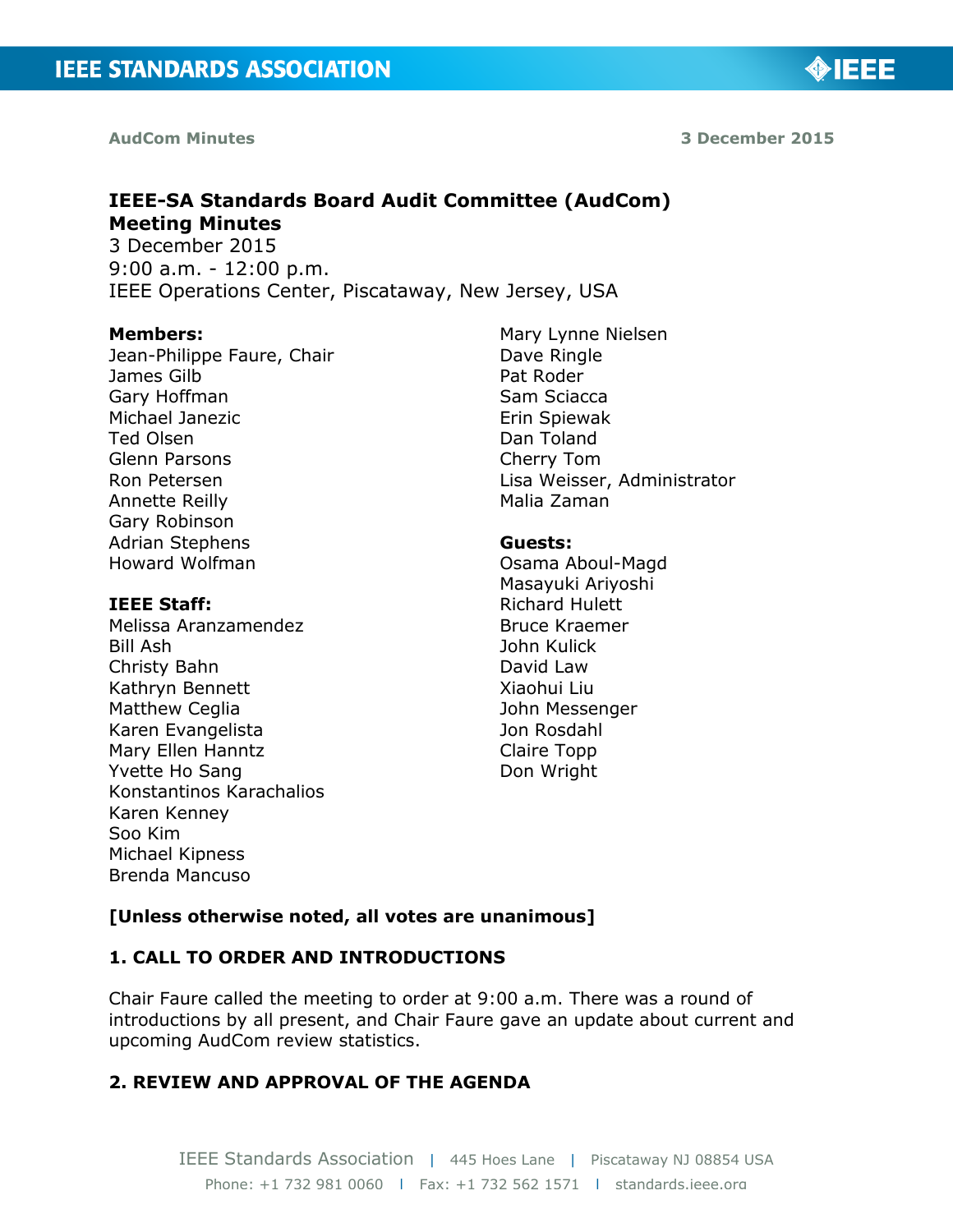Chair Faure asked if there were any additions, deletions, or alterations to the published agenda.

**Motion: Approve the 3 December 2015 AudCom meeting agenda. Upon vote, the motion passed.**

## **3. APPROVAL OF MINUTES FROM THE 1 SEPTEMBER 2015 AUDCOM MEETING**

**Motion: Approve the minutes of the 1 September 2015 AudCom meeting. Upon vote, the motion passed.**

## **4. P&P REVIEW**

## **4.1 Status of Continuing Sponsor P&P Review**

4.1.1 C/SI - Annette Reilly, Glenn Parsons

**Motion: To recommend acceptance of the C/SI P&P. Upon vote, the motion passed.**

## **4.2 Status of New Sponsor P&P Review**

4.2.1 APS/P - Gary Robinson, James Gilb

## **Motion: To recommend acceptance of the APS/P P&P. Upon vote, the motion passed.**

4.2.2 IM/HFM - Michael Janezic, Gary Hoffman

## **Motion: To recommend acceptance of the IM/HFM P&P. Upon vote, the motion passed.**

4.2.3 IM/MBM - Ronald Petersen, James Gilb

There are still open comments from the checklist that have not been addressed and the P&P will continue under review and move to the March agenda.

4.2.4 IM/ST - Ted Olsen, Glenn Parsons

## **Motion: To recommend acceptance of the IM/ST P&P. Upon vote, the motion passed.**

4.2.5 IM/WM&A - Annette Reilly, Adrian Stephens

The P&P document was initially submitted on the Working Group P&P Baseline, and the correct version was received close to the AudCom meeting date, so the P&P will continue under review and move to the March agenda.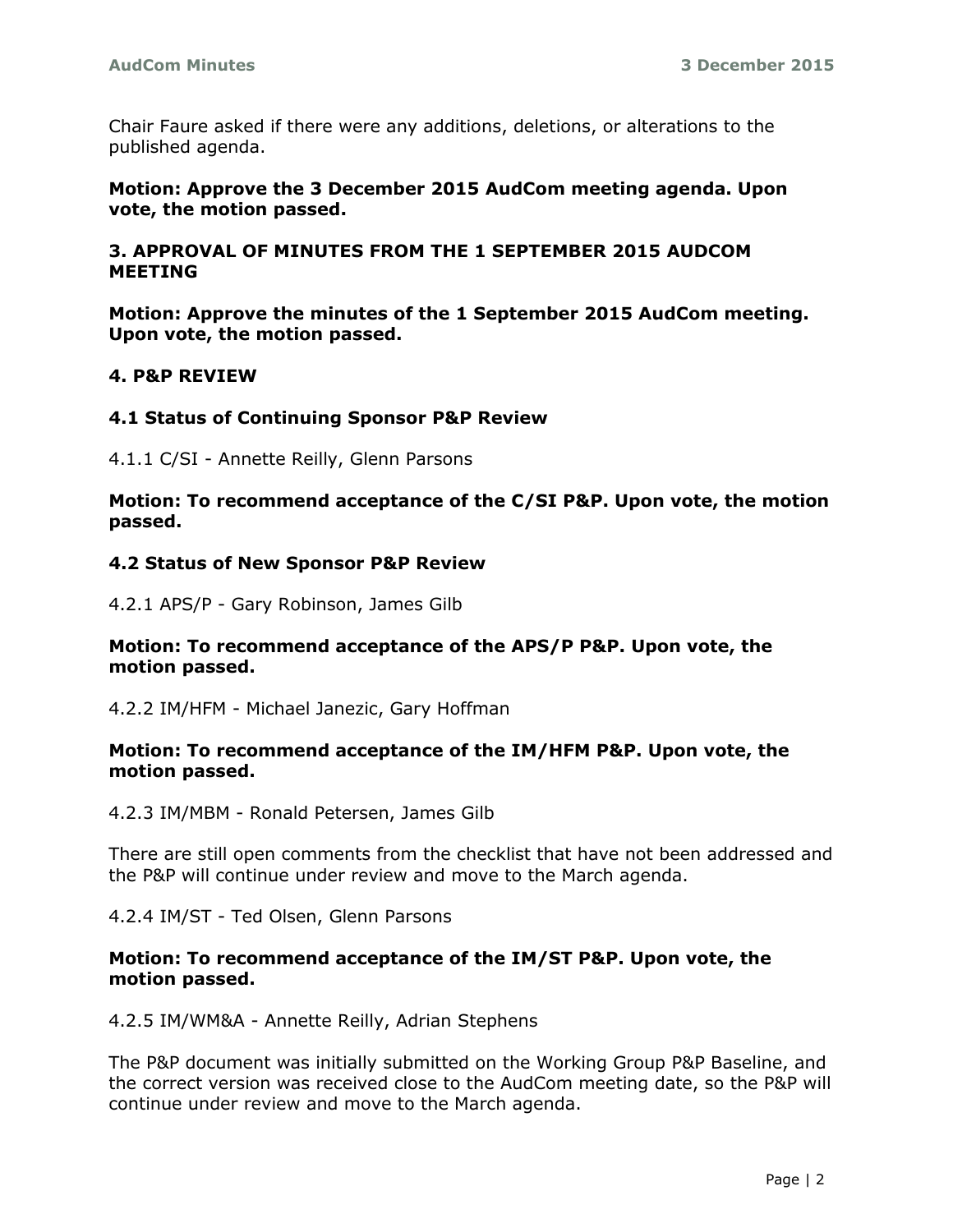# 4.2.6 RS/SC - Howard Wolfman, Gary Hoffman

There are still open comments from the checklist that have not been addressed and the P&P will continue under review and move to the March agenda.

# 4.2.7 UFFC/UFFC - Ted Olsen, Ronald Petersen

## **Motion: To recommend acceptance of the UFFC/UFFC P&P. Upon vote, the motion passed.**

# **4.3 Status of Continuing Working Group P&P Review**

4.3.1 EMB/11073/PHD - Ronald Petersen, Adrian Stephens

## **Motion: To deem without issue the EMB/11073/PHD P&P. Upon vote, the motion passed.**

4.3.2 PE/SUB/WGE9 - (common - all PE/SUB WGs) - Howard Wolfman, Michael Janezic

## **Motion: To deem without issue the PE/SUB/WGE9 - (common - all PE/SUB WGs) P&P. Upon vote, the motion passed.**

4.3.3 SASB/SCC14/SCC14.1 - Ted Olsen, Gary Robinson

# **Motion: To deem without issue the SASB/SCC14/SCC14.1 P&P. Upon vote, the motion passed.**

4.3.4 SASB/SCC21/1547\_ revwg - (common - all SASB/SCC21 WGs) - James Gilb, Howard Wolfman

There are still minor issues that need to be addressed from the checklist and the P&P will continue under review and move to the March agenda.

4.3.5 VT/ITS/1609\_WG - Ted Olsen, Gary Hoffman

## **Motion: To conditionally deem without issue the VT/ITS/1609\_WG P&P; The three conditions were:**

# **1) 3.4.3: item numbering messed up, needs correction.**

**2) 6.3: Delete "(see Roberts Rules …)"**

# **3) 7.1.2: Delete "and AUDCOM review".**

# **Upon vote, the motion passed.**

N.B. - The conditions have since been met.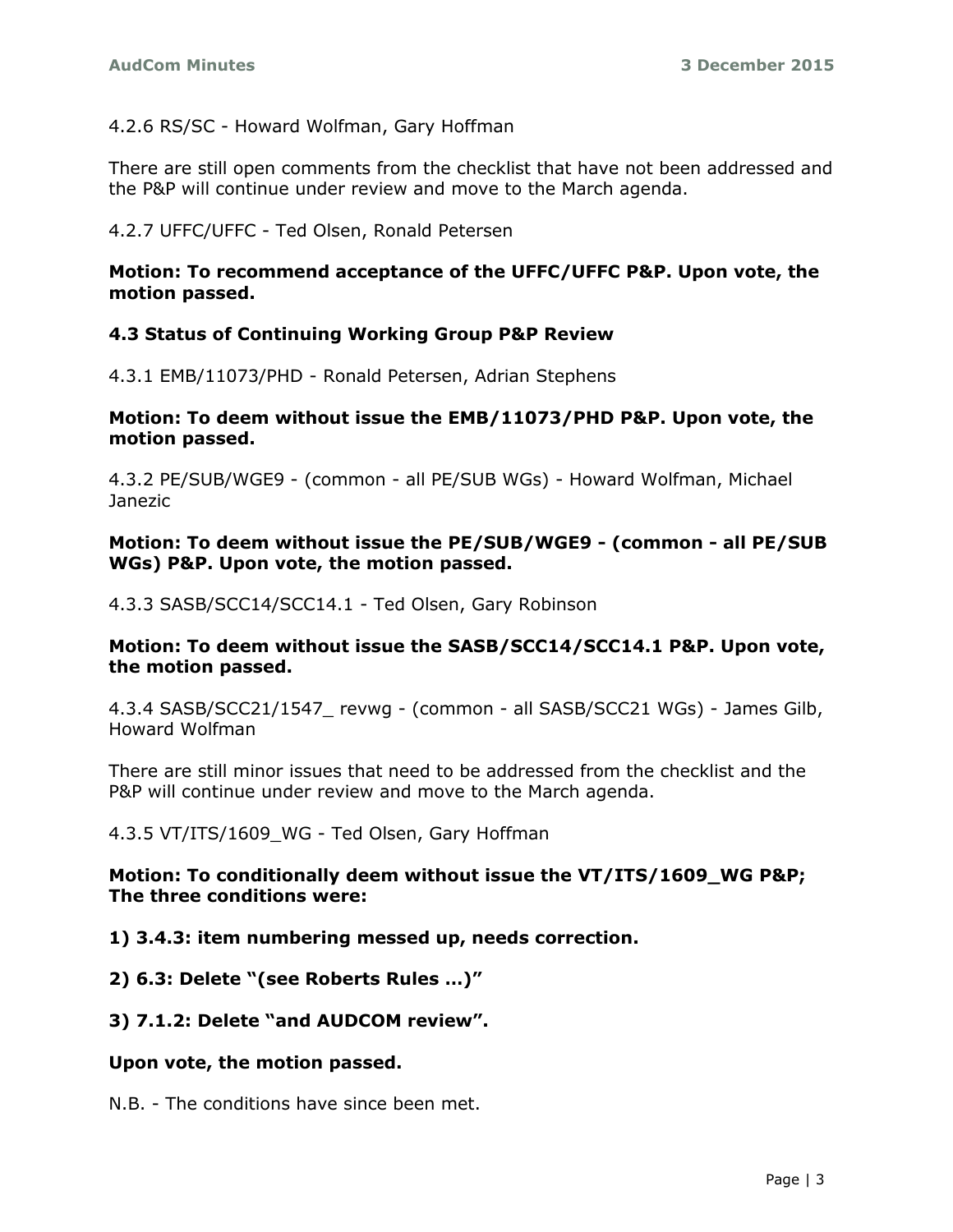# **4.4 Status of New Working Group P&P Review**

4.4.1 MTT/SCC/WMSMW\_WG - (common - all MTT-S WGs) - Gary Robinson, Adrian **Stephens** 

**Motion: To deem without issue the MTT/SCC/WMSMW\_WG - (common - all MTT-S WGs) P&P. Upon vote, the motion passed [8 in favor, 0 opposed, 1 recusal (Janezic)].**

# **4.5 Status of pending P&P reviews**

- 4.5.1 Sponsor P&Ps Expiring in December 2015
- 4.5.1a IM/MPS TC39

Chair Faure shared with AudCom that IM/MPS TC39 requested an extension for the submission of their updated P&Ps until 22 January 2016.

## **Motion: To approve the extension request from IM/MPS TC39 with a deadline to submit the P&Ps no later than 22 January 2016. Upon vote, the motion passed.**

4.5.1b IM/AI TC8

Chair Faure shared with AudCom that IM/AI TC8 has essentially dissolved, and remaining work has been absorbed by SASB/SCC20. It was agreed that there is no need to request the Sponsor P&Ps.

## **AI: Staff needs to get email confirmation from the Chair and then remove IM/AI TC8 from myProject.**

4.5.2 Pending Working Group P&P reviews

Chair Faure reviewed the status of prior Working Group P&P requests and noted that some Sponsors previously had no active Working Group, and the request for an audit of the Working Group P&Ps had been temporarily placed on hold. He noted that over time that status may have changed, and asked that staff continue to follow up with the Sponsors with recently approved P&Ps.

**AI: Lisa Weisser to work with the Program Managers and Sponsors to determine if any of the Sponsors who previously did not have Working Groups now have Working Groups and if so, to get the Working Group P&Ps for AudCom to review.** 

# **5. OLD BUSINESS**

## **5.1 Action Item Review**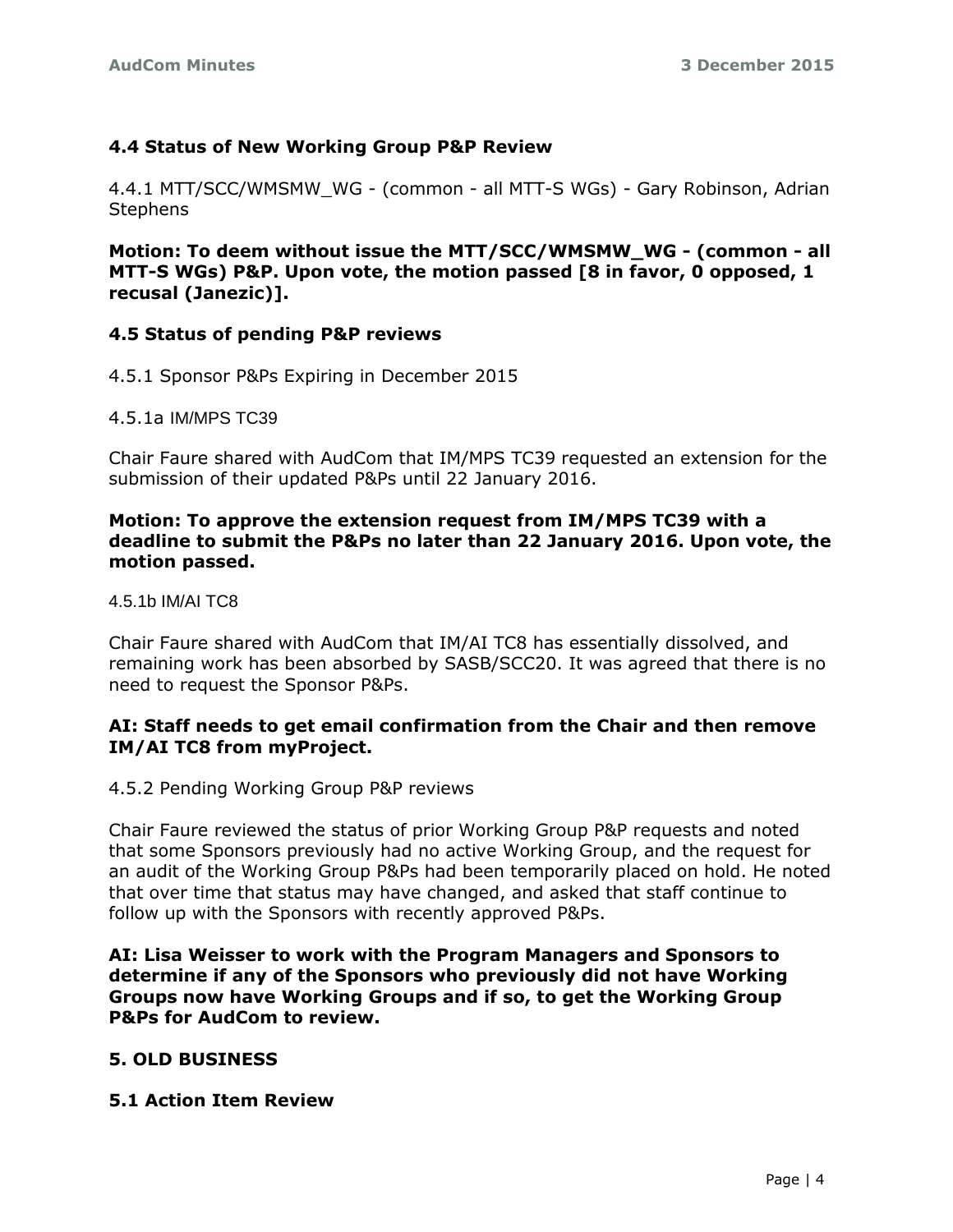Lisa Weisser reviewed the action items from prior meetings and noted that most of them are complete. One item that is still in progress is that staff will send additional change forms directly to ProCom to update higher level P&Ps based on updates to the 2015 Baseline updates.

# **5.2 2015 Baseline Updates**

Chair Faure explained that all the Baselines and the instructions templates were approved by the SASB by email ballot. He noted that there were comments from the SASB ballot and also that there is still a need to determine the date for implementation. After a discussion it was agreed that AudCom would review the comments from the SASB ballot during this meeting.

# **5.2a Comments received from the SASB Ballot**

AudCom reviewed the 16 comments on the Baselines and 14 comments on the instructions templates. It was agreed that only the edits suggested in comments number 4 and 5 would be made prior to publication of the Baselines, and all editorial comments about the instructions templates except for comments 5 and 12 would be addressed prior to publication of the instructions.

## **Motion: Staff will be instructed to address only baselines editorial comments 4 and 5 before publication. Upon vote, the motion passed.**

## **Motion: Staff will be instructed to make the changes in the template instructions as described in the template instruction comments, except for comments 5 and 12. Upon vote, the motion passed.**

All other comments that were not resolved during the meeting will be placed on an open list that will be made available in Central Desktop. This will be an ongoing list until the next Baselines update.

## **AI: Lisa Weisser to upload the list to Central Desktop with comments that were not addressed during this meeting, along with the comments received from Adrian Stephens during the initial AudCom ballot of the Baselines.**

## - **IAS Sponsor Request - proposed change to Clause 5.0 in their Working Group P&P**

An additional request was made by IAS through email, separate from the other Baseline discussions that took place during the year. The request was to add to Clause 5.0 of their Working Group P&P that the Chair of the Working group shall appoint the chair of the subgroup *and subgroup members.* There was a discussion and ultimate agreement that if this were an actual request brought to AudCom it would not be acceptable.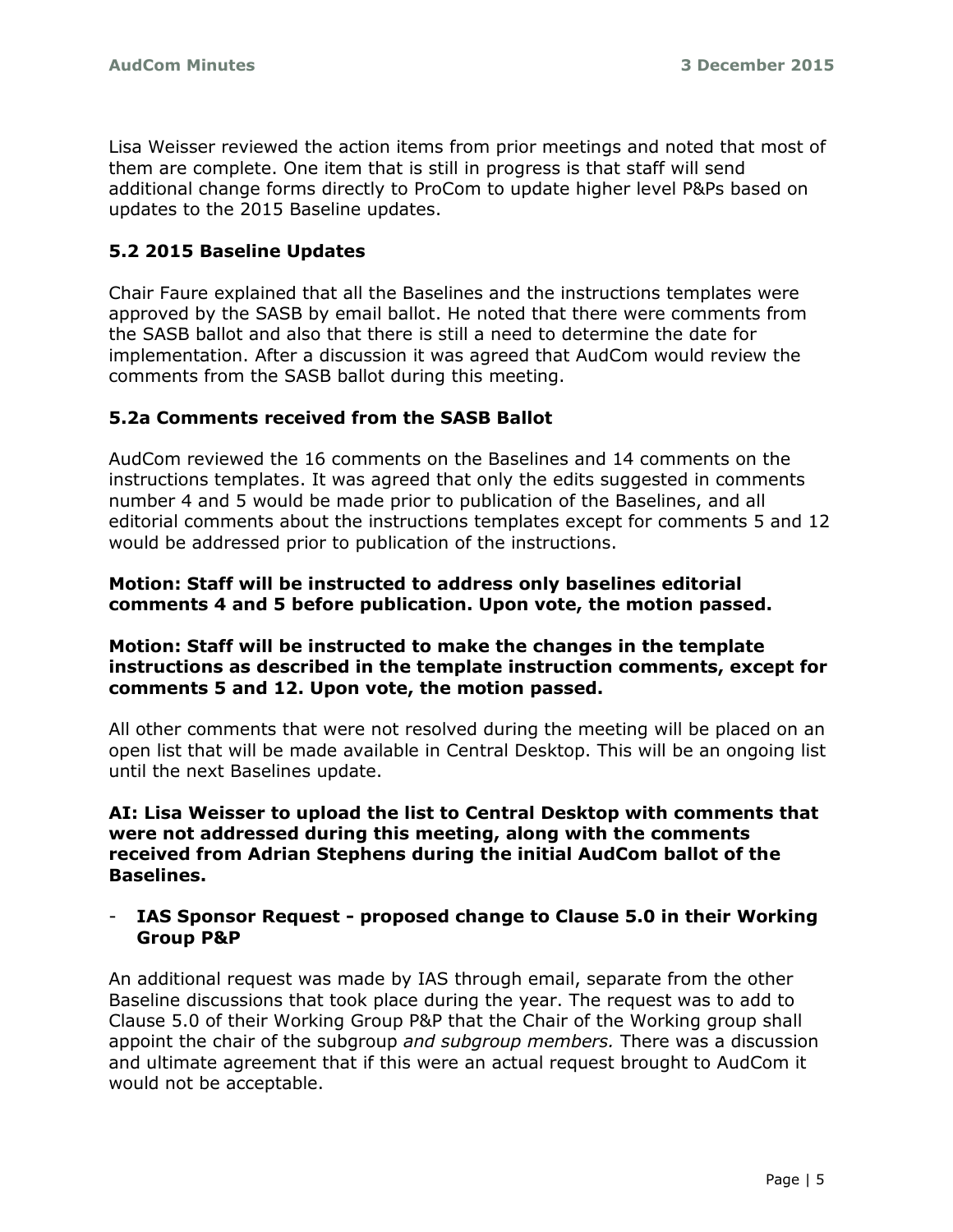**Motion: If the change to the IAS Working Group P&Ps had been brought to AudCom, as they understood it, it would not have been accepted. Upon vote, the motion passed.**

## **AI: Staff will reply to IAS about this decision.**

## **5.2b Implementation**

## **- PES update - discussion on the status and P&P request**

Ted Olsen gave a brief update of the PES restructuring and there was a discussion about the timing and which Baseline document should be used for the upcoming PES submissions.

After a discussion it was agreed that the new Baselines would go into effect on 1 March 2016, and prior to that date, either the 2013 or the 2015 Baselines can be used.

PES is going to generate a template Sponsor document using the new AudCom Baseline document for future Sponsor P&P requirements and a template Working Group document for pending Working Group P&Ps. One upcoming Sponsor P&P will use the 2013 Baseline.

**Motion: Submissions of P&Ps using 2013 baselines will not be accepted after 1 March 2016. Prior to that, either the 2013 or 2015 Baselines can be used for submissions. Upon vote, the motion passed.**

**AI: Lisa Weisser to get the Baselines published along with the checklists for AudCom to use.** 

**AI: Lisa Weisser will communicate via several channels that the Baselines are available, where they can be located, and the timelines for submissions on the 2013 or 2015 Baselines.**

## **5.3 Report from Ad Hoc on Referencing unaudited Sponsor documents (e.g. Sponsor Operating Manuals, etc.) in P&Ps - Adrian Stephens**

Adrian reported that the ad hoc met twice after the September AudCom meeting and is still working toward a recommendation. The ad hoc is hibernating and will re-form in 2016 with potential new committee members.

## **6. NEW BUSINESS**

## **6.1 Technical Committee on RFID name change on P&Ps to IEEE Council on RFID (For information)**